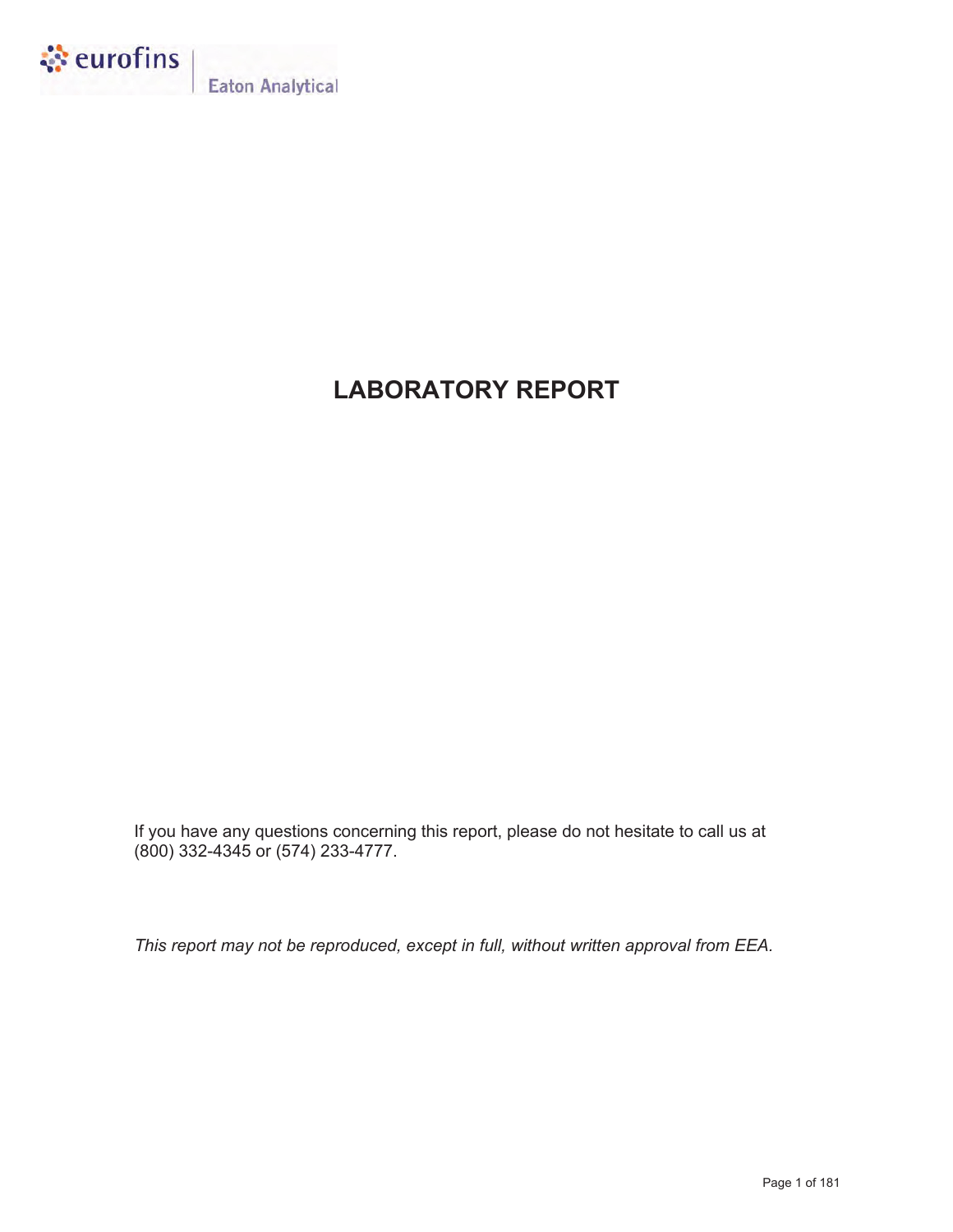

## **STATE CERTIFICATION LIST**

| <b>State</b>                   | <b>Certification</b> | <b>State</b>          | <b>Certification</b> |
|--------------------------------|----------------------|-----------------------|----------------------|
| Alabama                        | 40700                | Montana               | <b>CERT0026</b>      |
| Alaska                         | <b>IN00035</b>       | Nebraska              | <b>NE-OS-05-04</b>   |
| Arizona                        | AZ0432               | Nevada                | <b>IN00035</b>       |
| <b>Arkansas</b>                | <b>IN00035</b>       | New Hampshire*        | 2124                 |
| California                     | 2920                 | New Jersey*           | <b>IN598</b>         |
| Colorado                       | <b>IN035</b>         | <b>New Mexico</b>     | <b>IN00035</b>       |
| <b>Colorado Radiochemistry</b> | <b>IN035</b>         | New York*             | 11398                |
| Connecticut                    | PH-0132              | <b>North Carolina</b> | 18700                |
| <b>Delaware</b>                | <b>IN035</b>         | North Dakota          | R-035                |
| Florida*                       | E87775               | Ohio                  | 87775                |
| Georgia                        | 929                  | Oklahoma              | D9508                |
| Hawaii                         | <b>IN035</b>         | Oregon (Primary AB)*  | 4074-001             |
| Idaho                          | IN00035              | Pennsylvania*         | 68-00466             |
| Illinois*                      | 200001               | <b>Puerto Rico</b>    | <b>IN00035</b>       |
| <b>Illinois Microbiology</b>   | 17767                | Rhode Island          | LAO00343             |
| <b>Indiana Chemistry</b>       | $C-71-01$            | South Carolina        | 95005                |
| Indiana Microbiology           | M-76-07              | South Dakota          | <b>IN00035</b>       |
| lowa                           | 098                  | <b>Tennessee</b>      | TN02973              |
| Kansas*                        | E-10233              | Texas*                | T104704187-15-8      |
| Kentucky                       | 90056                | Texas/TCEQ            | <b>TX207</b>         |
| Louisiana*                     | LA170006             | Utah*                 | <b>IN00035</b>       |
| Maine                          | <b>IN00035</b>       | Vermont               | VT-8775              |
| Maryland                       | 209                  | Virginia*             | 460275               |
| <b>Massachusetts</b>           | <b>M-IN035</b>       | Washington            | C837                 |
| Michigan                       | 9926                 | West Virginia         | 9927 C               |
| Minnesota*                     | 018-999-338          | Wisconsin             | 999766900            |
| Mississippi                    | <b>IN035</b>         | Wyoming               | <b>IN035</b>         |
| Missouri                       | 880                  |                       |                      |

\*NELAP/TNI Recognized Accreditation Bodies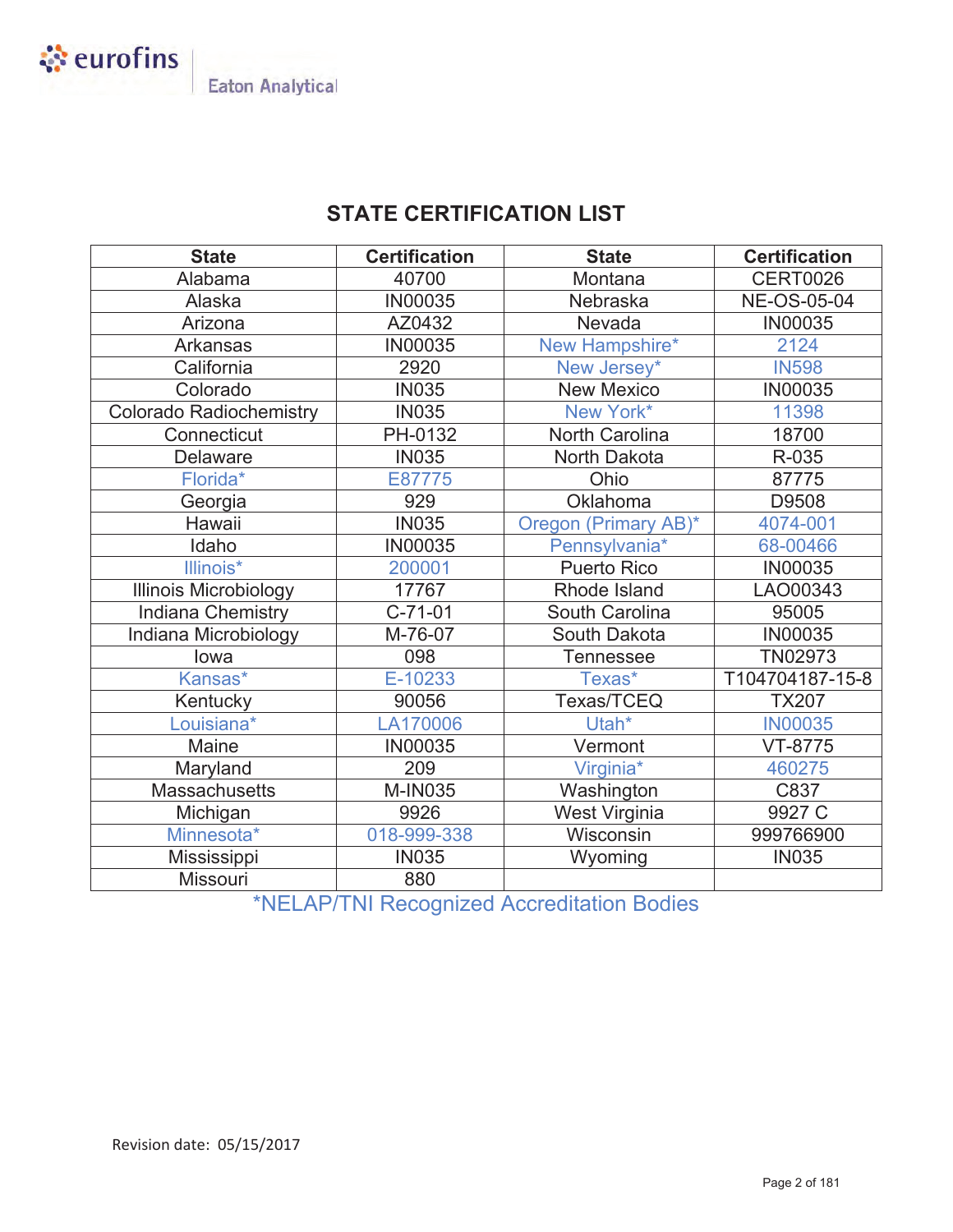

110 South Hill Street South Bend, IN 46617 Tel: (574) 233-4777 Fax: (574) 233-8207 1 800 332 4345

## Laboratory Report

| Client: C.T. Male Associates               | Report:   | 388124                  |
|--------------------------------------------|-----------|-------------------------|
| Attn: Kirk Moline<br>50 Century Hill Drive | Priority: | <b>Standard Written</b> |
| Latham, NY 12110                           | Status:   | Final                   |

Project: 14.4756

### SUMMARY OF DETECTIONS

| Sample ID:<br>3688398            | G.A.C. Influent<br>Sample Site: |               |              |        |
|----------------------------------|---------------------------------|---------------|--------------|--------|
| <b>Parameter</b>                 | <b>Method</b>                   | <b>Result</b> | <b>Units</b> | Run#   |
| Perfluoroheptanoic acid (PFHpA)  | 537                             | 15            | ng/L         | 229308 |
| Perfluorohexanoic acid (PFHxA)   | 537                             | 11            | ng/L         | 229308 |
| Perfluorooctane sulfonate (PFOS) | 537                             | 3.3           | ng/L         | 229308 |
| Perfluorooctanoic acid (PFOA)    | 537                             | 560           | ng/L         | 229308 |

Note: The results presented relate only to the samples provided for analysis.

We appreciate the opportunity to provide you with this analysis. If you have any questions concerning this report, please do not hesitate to call Kelly Trott at (574) 233-4777.

*Note: This report may not be reproduced, except in full, without written approval from EEA.*

Dava M. Son Reporter 106/1<br>Reviewed By Title Title Date

06/08/2017

06/09/2017

Page 1 of 1

Page 3 of 181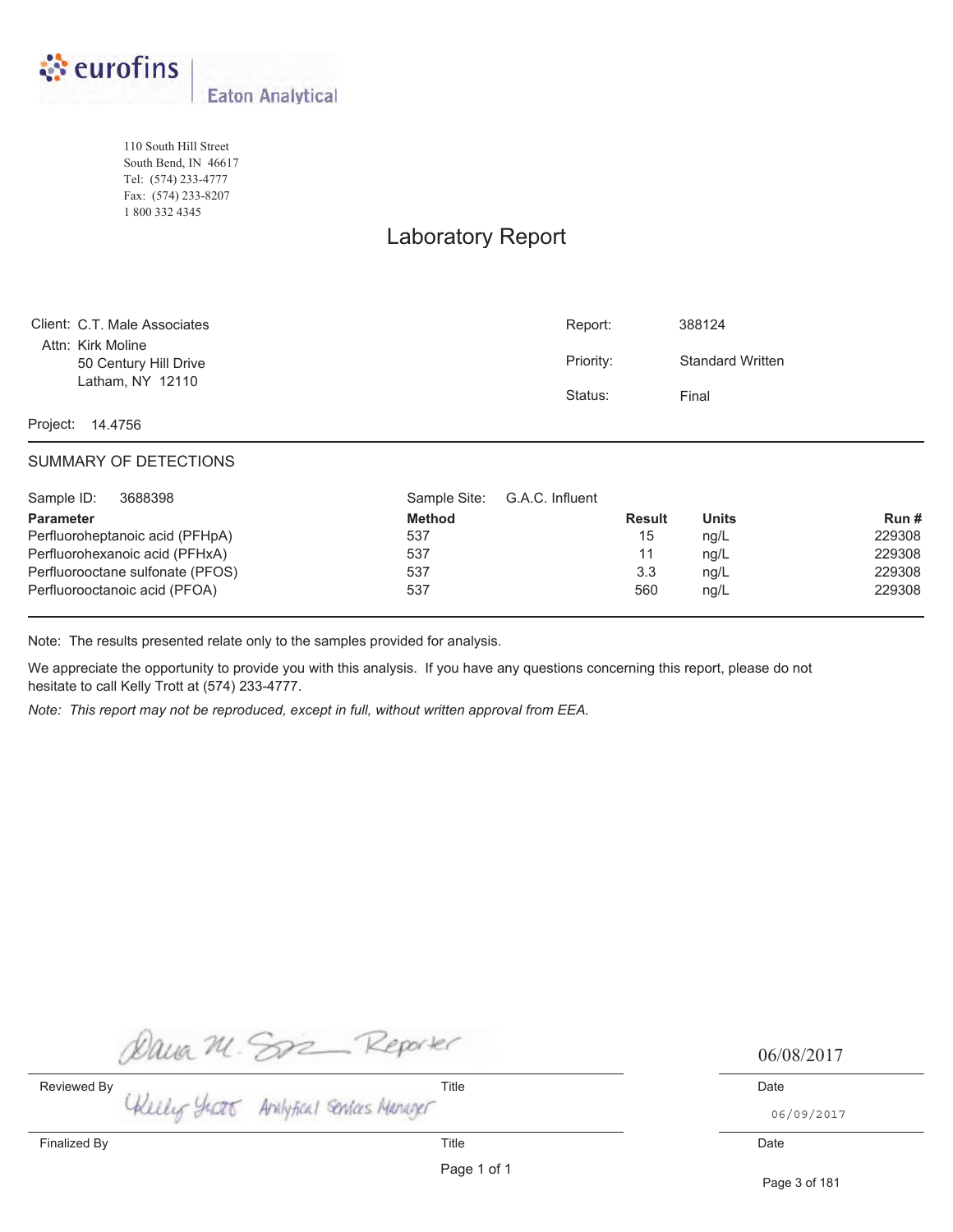

110 South Hill Street South Bend, IN 46617 Tel: (574) 233-4777 Fax: (574) 233-8207 1 800 332 4345

## Laboratory Report

|       | Client: C.T. Male Associates | Report:   | 388124                  |
|-------|------------------------------|-----------|-------------------------|
| Attn: | Kirk Moline                  | Priority: | <b>Standard Written</b> |
|       | 50 Century Hill Drive        | Status:   | Final                   |
|       | Latham, NY 12110             | PWS ID:   | Not Supplied            |

|                                                                                                            | <b>Sample Information</b>                                                       |     |                |        |                |  |  |  |  |  |
|------------------------------------------------------------------------------------------------------------|---------------------------------------------------------------------------------|-----|----------------|--------|----------------|--|--|--|--|--|
| <b>EEA</b><br><b>Client ID</b><br><b>Method</b><br><b>Collected</b><br><b>Received</b><br><b>Collected</b> |                                                                                 |     |                |        |                |  |  |  |  |  |
| ID#                                                                                                        |                                                                                 |     | Date / Time    | By:    | Date / Time    |  |  |  |  |  |
| 3688398                                                                                                    | G.A.C. Influent                                                                 | 537 | 05/04/17 09:00 | Client | 05/05/17 08:45 |  |  |  |  |  |
| 3688399                                                                                                    | G.A.C. MidFluent                                                                | 537 | 05/04/17 09:02 | Client | 05/05/17 08:45 |  |  |  |  |  |
| 3688400                                                                                                    | G.A.C. Effluent                                                                 | 537 | 05/04/17 09:05 | Client | 05/05/17 08:45 |  |  |  |  |  |
| 3688401                                                                                                    | Field Trip Blank                                                                | 537 | 05/04/17 09:07 | Client | 05/05/17 08:45 |  |  |  |  |  |
| 3688402                                                                                                    | 537<br>Laboratory Trip Blank-4/18/17<br>04/18/17 09:00<br>EEA<br>05/05/17 08:45 |     |                |        |                |  |  |  |  |  |
|                                                                                                            | <b>Report Summary</b>                                                           |     |                |        |                |  |  |  |  |  |

### Project: 14.4756

Detailed quantitative results are presented on the following pages. The results presented relate only to the samples provided for analysis.

We appreciate the opportunity to provide you with this analysis. If you have any questions concerning this report, please do not hesitate to call Kelly Trott at (574) 233-4777.

*Note: This report may not be reproduced, except in full, without written approval from EEA.*

Analytical Senices Manager Chelly Scott

06/07/2017 06/09/2017

Client Name: Report #: C.T. Male Associates 388124 Authorized Signature Date Date Control of Title Title Control of the Date Date Date Date Date Date

Page 1 of 5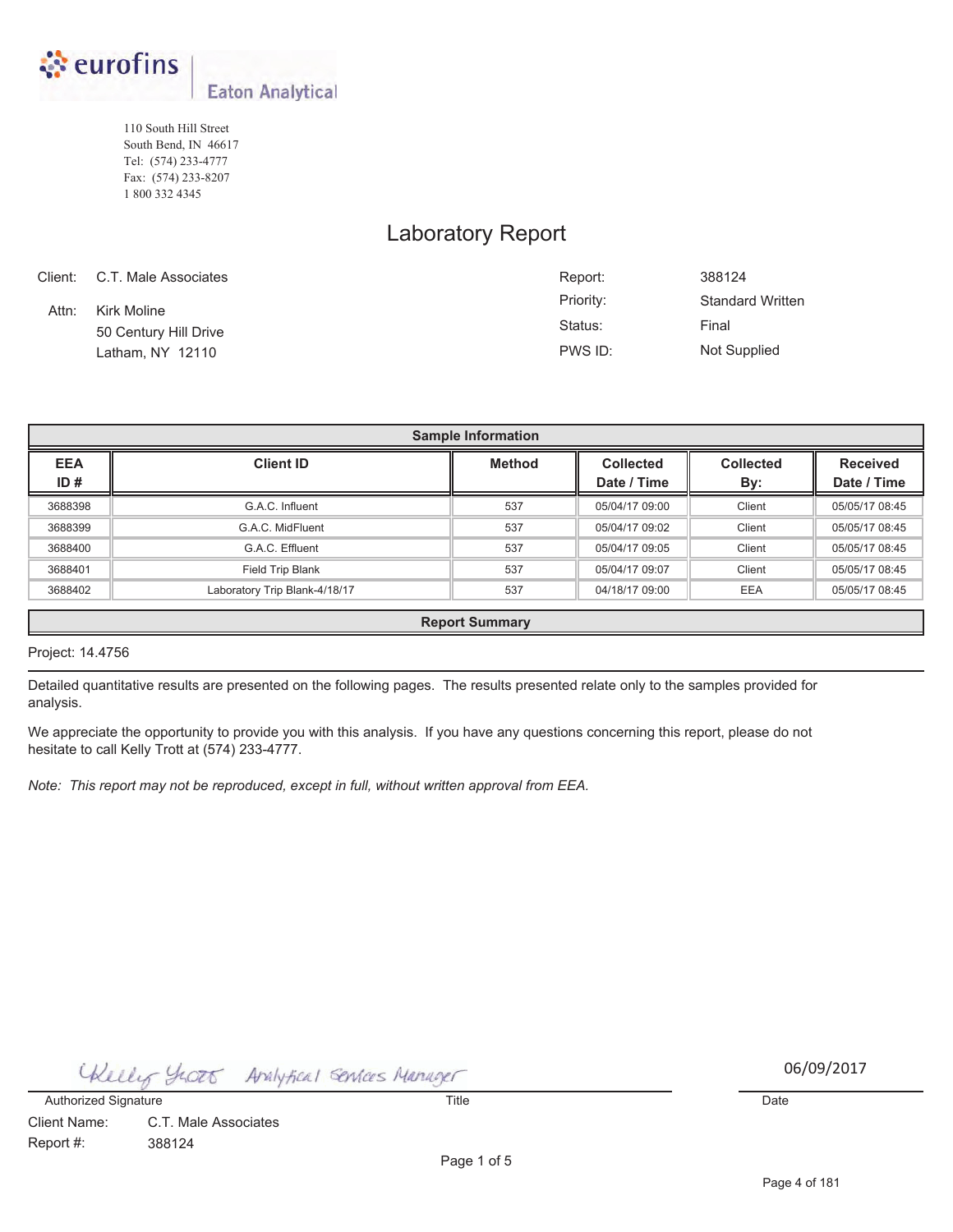### Sampling Point: G.A.C. Influent Contract Contract Contract Contract Contract PWS ID: Not Supplied

| <b>EEA Methods</b> |                                      |               |              |             |        |              |                     |                  |                   |
|--------------------|--------------------------------------|---------------|--------------|-------------|--------|--------------|---------------------|------------------|-------------------|
| Analyte<br>ID#     | Analyte                              | <b>Method</b> | Reg<br>Limit | <b>MRL+</b> | Result | <b>Units</b> | Preparation<br>Date | Analyzed<br>Date | <b>EEA</b><br>ID# |
| 375-73-5           | Perfluorobutanesulfonic acid (PFBS)  | 537           | $---$        | 2.0         | < 2.0  | ng/L         | 05/09/17 07:02      | 05/09/17 22:48   | 3688398           |
| 335-76-2           | Perfluorodecanoic acid (PFDA)        | 537           | ---          | 2.0         | < 2.0  | ng/L         | 05/09/17 07:02      | 05/09/17 22:48   | 3688398           |
| 375-85-9           | Perfluoroheptanoic acid (PFHpA)      | 537           | ---          | 2.0         | 15     | ng/L         | 05/09/17 07:02      | 05/09/17 22:48   | 3688398           |
| 355-46-4           | Perfluorohexanesulfonic acid (PFHxS) | 537           | ---          | 2.0         | < 2.0  | ng/L         | 05/09/17 07:02      | 05/09/17 22:48   | 3688398           |
| 307-24-4           | Perfluorohexanoic acid (PFHxA)       | 537           | ---          | 2.0         | 11     | ng/L         | 05/09/17 07:02      | 05/09/17 22:48   | 3688398           |
| 307-55-1           | Perfluorolauric acid (PFDoA)         | 537           | $---$        | 2.0         | < 2.0  | ng/L         | 05/09/17 07:02      | 05/09/17 22:48   | 3688398           |
| 376-06-7           | Perfluoromyristic acid (PFTA)        | 537           | ---          | 2.0         | < 2.0  | ng/L         | 05/09/17 07:02      | 05/09/17 22:48   | 3688398           |
| 375-95-1           | Perfluorononanoic acid (PFNA)        | 537           | $---$        | 2.0         | < 2.0  | ng/L         | 05/09/17 07:02      | 05/09/17 22:48   | 3688398           |
| 1763-23-1          | Perfluorooctane sulfonate (PFOS)     | 537           | $---$        | 2.0         | 3.3    | ng/L         | 05/09/17 07:02      | 05/09/17 22:48   | 3688398           |
| 335-67-1           | Perfluorooctanoic acid (PFOA)        | 537           | $---$        | 2.0         | 560    | ng/L         | 05/09/17 07:02      | 05/10/17 11:15   | 3688398           |
| 72629-94-8         | Perfluorotridecanoic acid (PFTrDA)   | 537           | $---$        | 2.0         | < 2.0  | ng/L         | 05/09/17 07:02      | 05/09/17 22:48   | 3688398           |
| 2058-94-8          | Perfluoroundecanoic acid (PFUnA)     | 537           | $---$        | 2.0         | < 2.0  | ng/L         | 05/09/17 07:02      | 05/09/17 22:48   | 3688398           |

### Sampling Point: G.A.C. MidFluent Canadian Communication of the PWS ID: Not Supplied

|                | <b>EEA Methods</b>                   |               |              |             |               |              |                     |                  |                   |
|----------------|--------------------------------------|---------------|--------------|-------------|---------------|--------------|---------------------|------------------|-------------------|
| Analyte<br>ID# | Analyte                              | <b>Method</b> | Reg<br>Limit | <b>MRL+</b> | <b>Result</b> | <b>Units</b> | Preparation<br>Date | Analyzed<br>Date | <b>EEA</b><br>ID# |
| 375-73-5       | Perfluorobutanesulfonic acid (PFBS)  | 537           | ---          | 2.0         | < 2.0         | ng/L         | 05/09/17 07:02      | 05/09/17 23:05   | 3688399           |
| 335-76-2       | Perfluorodecanoic acid (PFDA)        | 537           | ---          | 2.0         | < 2.0         | ng/L         | 05/09/17 07:02      | 05/09/17 23:05   | 3688399           |
| 375-85-9       | Perfluoroheptanoic acid (PFHpA)      | 537           | ---          | 2.0         | < 2.0         | ng/L         | 05/09/17 07:02      | 05/09/17 23:05   | 3688399           |
| 355-46-4       | Perfluorohexanesulfonic acid (PFHxS) | 537           | ---          | 2.0         | < 2.0         | ng/L         | 05/09/17 07:02      | 05/09/17 23:05   | 3688399           |
| 307-24-4       | Perfluorohexanoic acid (PFHxA)       | 537           | ---          | 2.0         | < 2.0         | ng/L         | 05/09/17 07:02      | 05/09/17 23:05   | 3688399           |
| 307-55-1       | Perfluorolauric acid (PFDoA)         | 537           | ---          | 2.0         | < 2.0         | ng/L         | 05/09/17 07:02      | 05/09/17 23:05   | 3688399           |
| 376-06-7       | Perfluoromyristic acid (PFTA)        | 537           | ---          | 2.0         | < 2.0         | ng/L         | 05/09/17 07:02      | 05/09/17 23:05   | 3688399           |
| 375-95-1       | Perfluorononanoic acid (PFNA)        | 537           | ---          | 2.0         | < 2.0         | ng/L         | 05/09/17 07:02      | 05/09/17 23:05   | 3688399           |
| 1763-23-1      | Perfluorooctane sulfonate (PFOS)     | 537           | ---          | 2.0         | < 2.0         | ng/L         | 05/09/17 07:02      | 05/09/17 23:05   | 3688399           |
| 335-67-1       | Perfluorooctanoic acid (PFOA)        | 537           | ---          | 2.0         | < 2.0         | ng/L         | 05/09/17 07:02      | 05/09/17 23:05   | 3688399           |
| 72629-94-8     | Perfluorotridecanoic acid (PFTrDA)   | 537           | ---          | 2.0         | < 2.0         | ng/L         | 05/09/17 07:02      | 05/09/17 23:05   | 3688399           |
| 2058-94-8      | Perfluoroundecanoic acid (PFUnA)     | 537           | ---          | 2.0         | < 2.0         | ng/L         | 05/09/17 07:02      | 05/09/17 23:05   | 3688399           |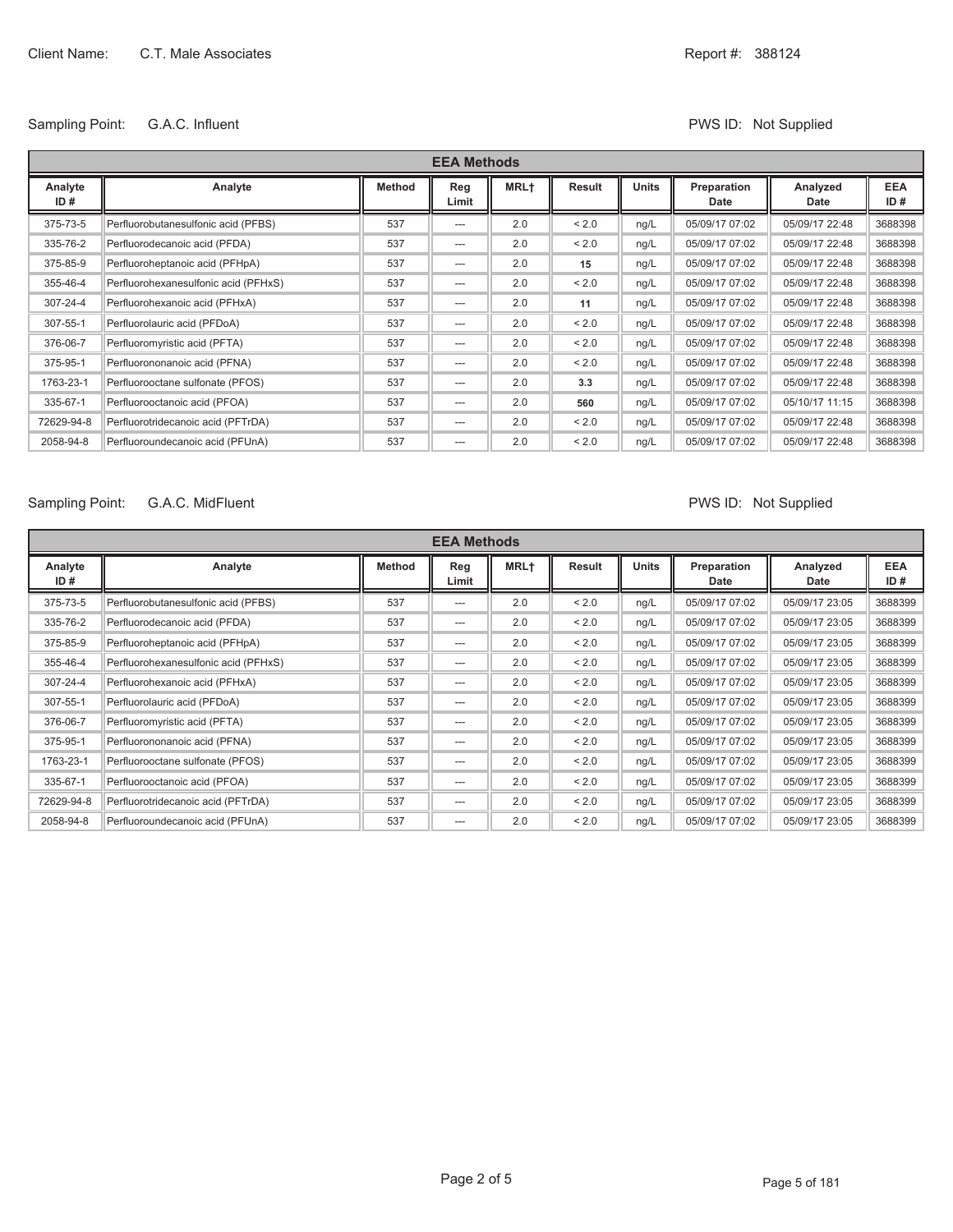### Sampling Point: G.A.C. Effluent COMPUTE: Not Supplied

| <b>EEA Methods</b> |                                      |        |              |             |        |              |                     |                  |                   |
|--------------------|--------------------------------------|--------|--------------|-------------|--------|--------------|---------------------|------------------|-------------------|
| Analyte<br>ID#     | Analyte                              | Method | Reg<br>Limit | <b>MRL+</b> | Result | <b>Units</b> | Preparation<br>Date | Analyzed<br>Date | <b>EEA</b><br>ID# |
| 375-73-5           | Perfluorobutanesulfonic acid (PFBS)  | 537    | ---          | 2.0         | < 2.0  | ng/L         | 05/09/17 07:02      | 05/09/17 23:21   | 3688400           |
| 335-76-2           | Perfluorodecanoic acid (PFDA)        | 537    | ---          | 2.0         | < 2.0  | ng/L         | 05/09/17 07:02      | 05/09/17 23:21   | 3688400           |
| 375-85-9           | Perfluoroheptanoic acid (PFHpA)      | 537    | ---          | 2.0         | < 2.0  | ng/L         | 05/09/17 07:02      | 05/09/17 23:21   | 3688400           |
| 355-46-4           | Perfluorohexanesulfonic acid (PFHxS) | 537    | ---          | 2.0         | < 2.0  | ng/L         | 05/09/17 07:02      | 05/09/17 23:21   | 3688400           |
| 307-24-4           | Perfluorohexanoic acid (PFHxA)       | 537    | ---          | 2.0         | < 2.0  | ng/L         | 05/09/17 07:02      | 05/09/17 23:21   | 3688400           |
| 307-55-1           | Perfluorolauric acid (PFDoA)         | 537    | ---          | 2.0         | < 2.0  | ng/L         | 05/09/17 07:02      | 05/09/17 23:21   | 3688400           |
| 376-06-7           | Perfluoromyristic acid (PFTA)        | 537    | ---          | 2.0         | < 2.0  | ng/L         | 05/09/17 07:02      | 05/09/17 23:21   | 3688400           |
| 375-95-1           | Perfluorononanoic acid (PFNA)        | 537    | ---          | 2.0         | < 2.0  | ng/L         | 05/09/17 07:02      | 05/09/17 23:21   | 3688400           |
| 1763-23-1          | Perfluorooctane sulfonate (PFOS)     | 537    | ---          | 2.0         | < 2.0  | ng/L         | 05/09/17 07:02      | 05/09/17 23:21   | 3688400           |
| 335-67-1           | Perfluorooctanoic acid (PFOA)        | 537    | ---          | 2.0         | < 2.0  | ng/L         | 05/09/17 07:02      | 05/09/17 23:21   | 3688400           |
| 72629-94-8         | Perfluorotridecanoic acid (PFTrDA)   | 537    | ---          | 2.0         | < 2.0  | ng/L         | 05/09/17 07:02      | 05/09/17 23:21   | 3688400           |
| 2058-94-8          | Perfluoroundecanoic acid (PFUnA)     | 537    | ---          | 2.0         | < 2.0  | ng/L         | 05/09/17 07:02      | 05/09/17 23:21   | 3688400           |

### Sampling Point: Field Trip Blank **PWS ID: Not Supplied**

|                | <b>EEA Methods</b>                   |               |              |                  |        |              |                     |                  |                   |
|----------------|--------------------------------------|---------------|--------------|------------------|--------|--------------|---------------------|------------------|-------------------|
| Analyte<br>ID# | Analyte                              | <b>Method</b> | Reg<br>Limit | MRL <sup>+</sup> | Result | <b>Units</b> | Preparation<br>Date | Analyzed<br>Date | <b>EEA</b><br>ID# |
| 375-73-5       | Perfluorobutanesulfonic acid (PFBS)  | 537           | $---$        | 2.0              | < 2.0  | ng/L         | 05/09/17 07:02      | 05/09/17 23:38   | 3688401           |
| 335-76-2       | Perfluorodecanoic acid (PFDA)        | 537           | ---          | 2.0              | < 2.0  | ng/L         | 05/09/17 07:02      | 05/09/17 23:38   | 3688401           |
| 375-85-9       | Perfluoroheptanoic acid (PFHpA)      | 537           | ---          | 2.0              | < 2.0  | ng/L         | 05/09/17 07:02      | 05/09/17 23:38   | 3688401           |
| 355-46-4       | Perfluorohexanesulfonic acid (PFHxS) | 537           | ---          | 2.0              | < 2.0  | ng/L         | 05/09/17 07:02      | 05/09/17 23:38   | 3688401           |
| 307-24-4       | Perfluorohexanoic acid (PFHxA)       | 537           | ---          | 2.0              | < 2.0  | ng/L         | 05/09/17 07:02      | 05/09/17 23:38   | 3688401           |
| 307-55-1       | Perfluorolauric acid (PFDoA)         | 537           | ---          | 2.0              | < 2.0  | ng/L         | 05/09/17 07:02      | 05/09/17 23:38   | 3688401           |
| 376-06-7       | Perfluoromyristic acid (PFTA)        | 537           | $---$        | 2.0              | < 2.0  | ng/L         | 05/09/17 07:02      | 05/09/17 23:38   | 3688401           |
| 375-95-1       | Perfluorononanoic acid (PFNA)        | 537           | ---          | 2.0              | < 2.0  | ng/L         | 05/09/17 07:02      | 05/09/17 23:38   | 3688401           |
| 1763-23-1      | Perfluorooctane sulfonate (PFOS)     | 537           | $---$        | 2.0              | < 2.0  | ng/L         | 05/09/17 07:02      | 05/09/17 23:38   | 3688401           |
| 335-67-1       | Perfluorooctanoic acid (PFOA)        | 537           | ---          | 2.0              | < 2.0  | ng/L         | 05/09/17 07:02      | 05/09/17 23:38   | 3688401           |
| 72629-94-8     | Perfluorotridecanoic acid (PFTrDA)   | 537           | $---$        | 2.0              | < 2.0  | ng/L         | 05/09/17 07:02      | 05/09/17 23:38   | 3688401           |
| 2058-94-8      | Perfluoroundecanoic acid (PFUnA)     | 537           | $---$        | 2.0              | < 2.0  | ng/L         | 05/09/17 07:02      | 05/09/17 23:38   | 3688401           |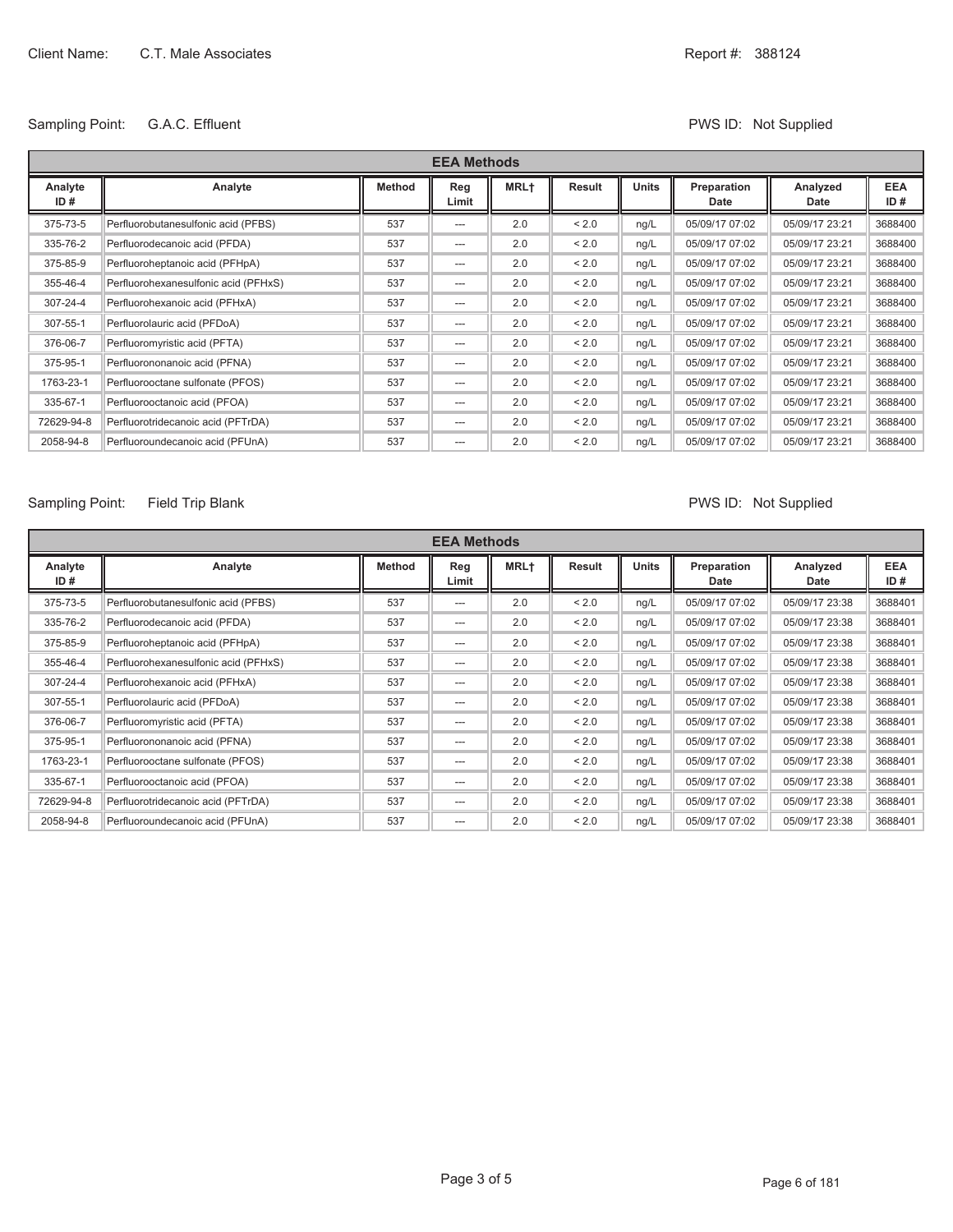### Sampling Point: Laboratory Trip Blank-4/18/17 **PWS ID: Not Supplied** PWS ID: Not Supplied

|                | <b>EEA Methods</b>                   |               |              |                  |        |              |                     |                  |                   |
|----------------|--------------------------------------|---------------|--------------|------------------|--------|--------------|---------------------|------------------|-------------------|
| Analyte<br>ID# | Analyte                              | <b>Method</b> | Reg<br>Limit | MRL <sup>+</sup> | Result | <b>Units</b> | Preparation<br>Date | Analyzed<br>Date | <b>EEA</b><br>ID# |
| 375-73-5       | Perfluorobutanesulfonic acid (PFBS)  | 537           | $---$        | 2.0              | < 2.0  | ng/L         | 05/09/17 07:02      | 05/09/17 23:55   | 3688402           |
| 335-76-2       | Perfluorodecanoic acid (PFDA)        | 537           | $---$        | 2.0              | < 2.0  | ng/L         | 05/09/17 07:02      | 05/09/17 23:55   | 3688402           |
| 375-85-9       | Perfluoroheptanoic acid (PFHpA)      | 537           | $---$        | 2.0              | < 2.0  | ng/L         | 05/09/17 07:02      | 05/09/17 23:55   | 3688402           |
| 355-46-4       | Perfluorohexanesulfonic acid (PFHxS) | 537           | $---$        | 2.0              | < 2.0  | ng/L         | 05/09/17 07:02      | 05/09/17 23:55   | 3688402           |
| 307-24-4       | Perfluorohexanoic acid (PFHxA)       | 537           | $---$        | 2.0              | < 2.0  | ng/L         | 05/09/17 07:02      | 05/09/17 23:55   | 3688402           |
| 307-55-1       | Perfluorolauric acid (PFDoA)         | 537           | $---$        | 2.0              | < 2.0  | ng/L         | 05/09/17 07:02      | 05/09/17 23:55   | 3688402           |
| 376-06-7       | Perfluoromyristic acid (PFTA)        | 537           | $---$        | 2.0              | < 2.0  | ng/L         | 05/09/17 07:02      | 05/09/17 23:55   | 3688402           |
| 375-95-1       | Perfluorononanoic acid (PFNA)        | 537           | $---$        | 2.0              | < 2.0  | ng/L         | 05/09/17 07:02      | 05/09/17 23:55   | 3688402           |
| 1763-23-1      | Perfluorooctane sulfonate (PFOS)     | 537           | $---$        | 2.0              | < 2.0  | ng/L         | 05/09/17 07:02      | 05/09/17 23:55   | 3688402           |
| 335-67-1       | Perfluorooctanoic acid (PFOA)        | 537           | $---$        | 2.0              | < 2.0  | ng/L         | 05/09/17 07:02      | 05/09/17 23:55   | 3688402           |
| 72629-94-8     | Perfluorotridecanoic acid (PFTrDA)   | 537           | $---$        | 2.0              | < 2.0  | ng/L         | 05/09/17 07:02      | 05/09/17 23:55   | 3688402           |
| 2058-94-8      | Perfluoroundecanoic acid (PFUnA)     | 537           | $---$        | 2.0              | < 2.0  | nq/L         | 05/09/17 07:02      | 05/09/17 23:55   | 3688402           |

Ü EEA has demonstrated it can achieve these report limits in reagent water, but can not document them in all sample matrices.

| $\sim$ | мC | ____ | - |
|--------|----|------|---|
|        |    |      |   |